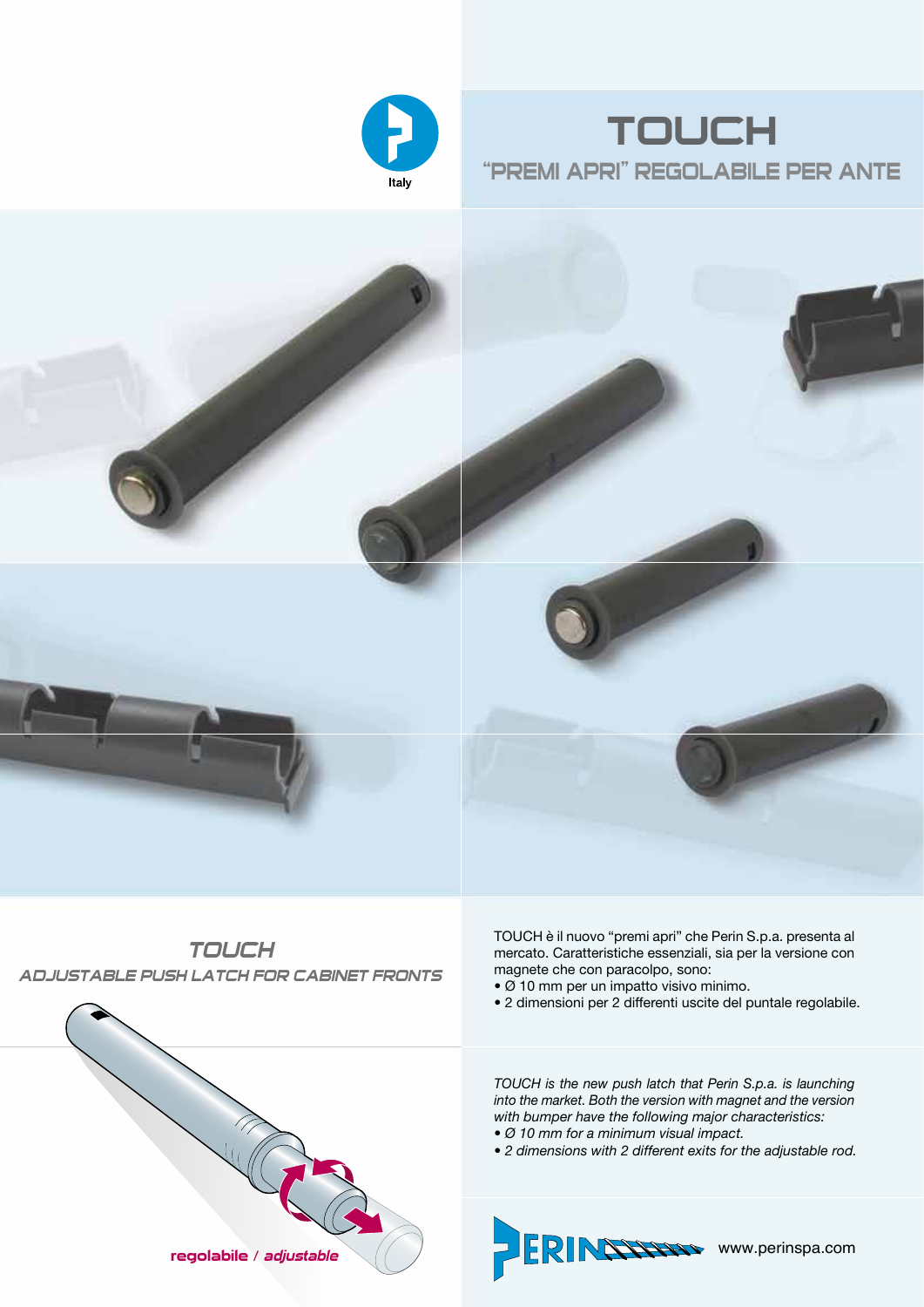## TOUCH: "PREMI APRI" REGOLABILE PER ANTE

*TOUCH: ADJUSTABLE PUSH LATCH FOR CABINET FRONTS* 





**OPTIONAL** *x TYPE* **B A**



basetta con fermo/*mounting plate with stop* cod. 201360038 (RAL 7043 grigio scuro/*dark grey*) cod. 201360041 (RAL 9001 bianco/*white*) cod. 201360099 (RAL 7035 grigio chiaro/*light grey*)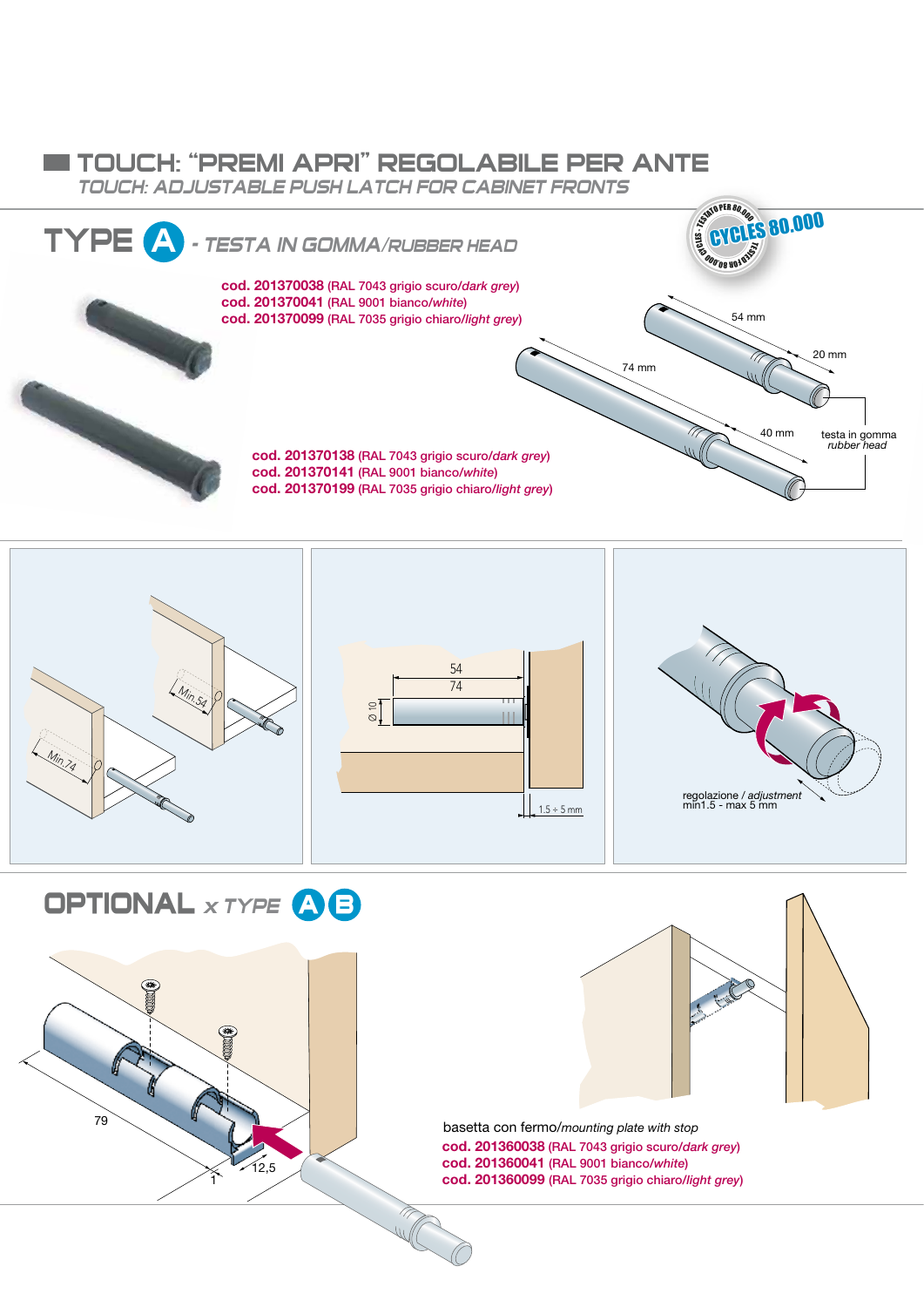

## **CONTROPIASTRA/***COUNTERPLATE x TYPE* **B**



cod. 902494501 cod. 201290004 vite autofilettante/*self-locking screw*



con vite/*with screw*



cod. 214030001 Ø15 con foro/*Ø15 with hole*



cod. 214031104 Ø10 con spina/*Ø10 with plug*



cod. 214031204 Ø15 con spina/*Ø15 with plug*